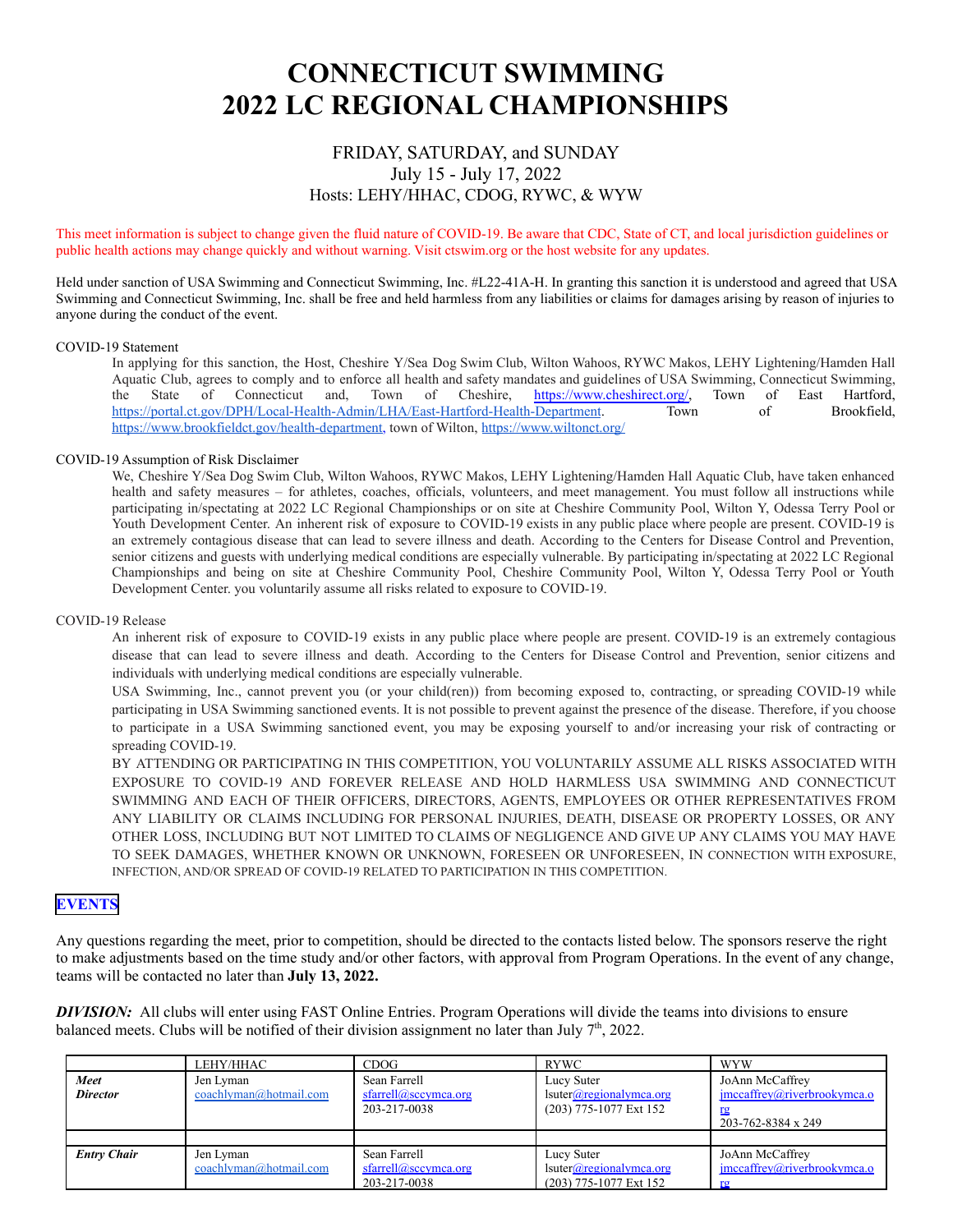|                               |                                                                                                                                                                                                                                                         |                                                                                                                             |                                                                                                                                                                                                                                                                                     | 203762-8384 x 249                                                                                                                                                                                                                                                                                                                                                              |  |  |  |
|-------------------------------|---------------------------------------------------------------------------------------------------------------------------------------------------------------------------------------------------------------------------------------------------------|-----------------------------------------------------------------------------------------------------------------------------|-------------------------------------------------------------------------------------------------------------------------------------------------------------------------------------------------------------------------------------------------------------------------------------|--------------------------------------------------------------------------------------------------------------------------------------------------------------------------------------------------------------------------------------------------------------------------------------------------------------------------------------------------------------------------------|--|--|--|
|                               |                                                                                                                                                                                                                                                         |                                                                                                                             |                                                                                                                                                                                                                                                                                     |                                                                                                                                                                                                                                                                                                                                                                                |  |  |  |
| Referee                       | Dylan Lee<br>$d$ ylantlee@gmail.co<br>m                                                                                                                                                                                                                 | Mark Wollen<br>Mark@mjwollen.com                                                                                            | Leon Istambouli<br>istambouli@gmail.com                                                                                                                                                                                                                                             | Liza Heller<br>Liza.j.heller@gmail.com                                                                                                                                                                                                                                                                                                                                         |  |  |  |
|                               |                                                                                                                                                                                                                                                         |                                                                                                                             |                                                                                                                                                                                                                                                                                     |                                                                                                                                                                                                                                                                                                                                                                                |  |  |  |
| Website                       | www.ghymca.org/page.cfm?p<br>$=25$                                                                                                                                                                                                                      | www.seadogswim.org                                                                                                          | www.makoswim.org                                                                                                                                                                                                                                                                    | www.wywahoos.org                                                                                                                                                                                                                                                                                                                                                               |  |  |  |
|                               |                                                                                                                                                                                                                                                         |                                                                                                                             |                                                                                                                                                                                                                                                                                     |                                                                                                                                                                                                                                                                                                                                                                                |  |  |  |
| <b>Location</b>               | Odessa Terry Pool,<br>Hockanum Park<br>310 High Street, East<br>Hartford, CT 06108                                                                                                                                                                      | Cheshire Community Pool, 520<br>South Main St, Cheshire, CT<br>06410                                                        | Greenknoll Aquatic Center<br>10 Huckleberry Hill Rd<br>Brookfield, CT 06804                                                                                                                                                                                                         | Riverbrook YMCA<br>404 Danbury Rd.<br>Wilton, CT 06897                                                                                                                                                                                                                                                                                                                         |  |  |  |
|                               |                                                                                                                                                                                                                                                         |                                                                                                                             |                                                                                                                                                                                                                                                                                     |                                                                                                                                                                                                                                                                                                                                                                                |  |  |  |
| <b>Safety Chair</b>           | Laura McLaughlin<br>coachlmclaughlin@gmail.co<br>m                                                                                                                                                                                                      | Kyle Shadeck<br>kshadeck@sccymca.org                                                                                        | Sarah Basile<br>sbasile@regionalymca.org<br>(203) 775-1077 Ext 153                                                                                                                                                                                                                  | Eric Holden<br>Eholden@riverbrookymca.org<br>203-762-8384                                                                                                                                                                                                                                                                                                                      |  |  |  |
|                               |                                                                                                                                                                                                                                                         |                                                                                                                             |                                                                                                                                                                                                                                                                                     |                                                                                                                                                                                                                                                                                                                                                                                |  |  |  |
| <b>Emerg</b><br>Phone         | 860-291-7422                                                                                                                                                                                                                                            | 203-271-3208                                                                                                                | 203-775-1113                                                                                                                                                                                                                                                                        | 203-762-8384                                                                                                                                                                                                                                                                                                                                                                   |  |  |  |
| <b>Facilities</b>             | 8-lane, 50-meter pool.<br>Colorado Timing System<br>with a 1-line scoreboard. The<br>competition course has not<br>been certified in accordance<br>with 104.2.2C(4). Water<br>depth at start end is: 10 ft.<br>Water depth at turn end is:<br>$3.5$ ft. | 8-lane, 50 Meter pool.<br>Daktronics Timing. Water depth<br>at start end is: 6-8 ft. Water<br>depth at turn end is: 6-8 ft. | 6-lane, 50 meter pool. Water<br>depth at start end is: 6ft. Water<br>depth at turn end is: 3.5ft. The<br>competition course has not<br>been certified in accordance<br>with 104.2.2C(4). Colorado<br>timing system with 6 lane<br>display and touch pads at start<br>and turn ends. | 6 lane 50 meter pool<br>with a dividing bulkhead and<br>Daktronics electronic timing.<br>The competition course has<br>been certified in accordance<br>with $104.2.2C(4)$ . The copy of<br>such certification is on file<br>with USA Swimming. The<br>pool is 50 meters x 15 yards<br>with a north end pool depth of<br>$6\frac{1}{2}$ ft and south end pool<br>depth of 4 ft. |  |  |  |
|                               |                                                                                                                                                                                                                                                         |                                                                                                                             |                                                                                                                                                                                                                                                                                     |                                                                                                                                                                                                                                                                                                                                                                                |  |  |  |
| <b>Directions</b>             | https://goo.gl/maps/9qGNLR<br>raAGTDsOvo8                                                                                                                                                                                                               | http://goo.gl/maps/3uiXX                                                                                                    | https://goo.gl/maps/enzLp                                                                                                                                                                                                                                                           | https://goo.gl/maps/CkpN2pcX<br>3h7vdmt9A                                                                                                                                                                                                                                                                                                                                      |  |  |  |
| Payment                       | P.A.T.<br>PO Box 185051<br>Hamden, CT 06518                                                                                                                                                                                                             | Sean Farrell<br>Cheshire YMCA<br>967 S. Main St.<br>Cheshire, CT 06410                                                      | Sarah Basile<br>2 Huckleberry Hill Rd.<br>Brookfield, CT 06804                                                                                                                                                                                                                      | JoAnn McCaffrey<br>404 Danbury Road<br>Wilton, CT 06897                                                                                                                                                                                                                                                                                                                        |  |  |  |
| <b>Make Checks out</b><br>to: | P.A.T<br>Memo:Regionals                                                                                                                                                                                                                                 | <b>STPA</b><br>Memo: Regionals                                                                                              | Regional YMCA of Western<br>СT                                                                                                                                                                                                                                                      | Wilton Wahoos                                                                                                                                                                                                                                                                                                                                                                  |  |  |  |
| Payment due                   | July 14, 2022                                                                                                                                                                                                                                           | July 14, 2022                                                                                                               | July 14, 2022                                                                                                                                                                                                                                                                       | July 14, 2022                                                                                                                                                                                                                                                                                                                                                                  |  |  |  |
|                               |                                                                                                                                                                                                                                                         |                                                                                                                             |                                                                                                                                                                                                                                                                                     |                                                                                                                                                                                                                                                                                                                                                                                |  |  |  |
| <b>Officials Contact</b>      | Dylan Lee<br>$d$ vlantlee $@$ gmail.co<br>m                                                                                                                                                                                                             | Mark Wollen<br>Mark@miwollen.com                                                                                            | Leon Istambouli<br>istambouli@gmail.com                                                                                                                                                                                                                                             | Liza Heller<br>Liza.j.heller@gmail.com                                                                                                                                                                                                                                                                                                                                         |  |  |  |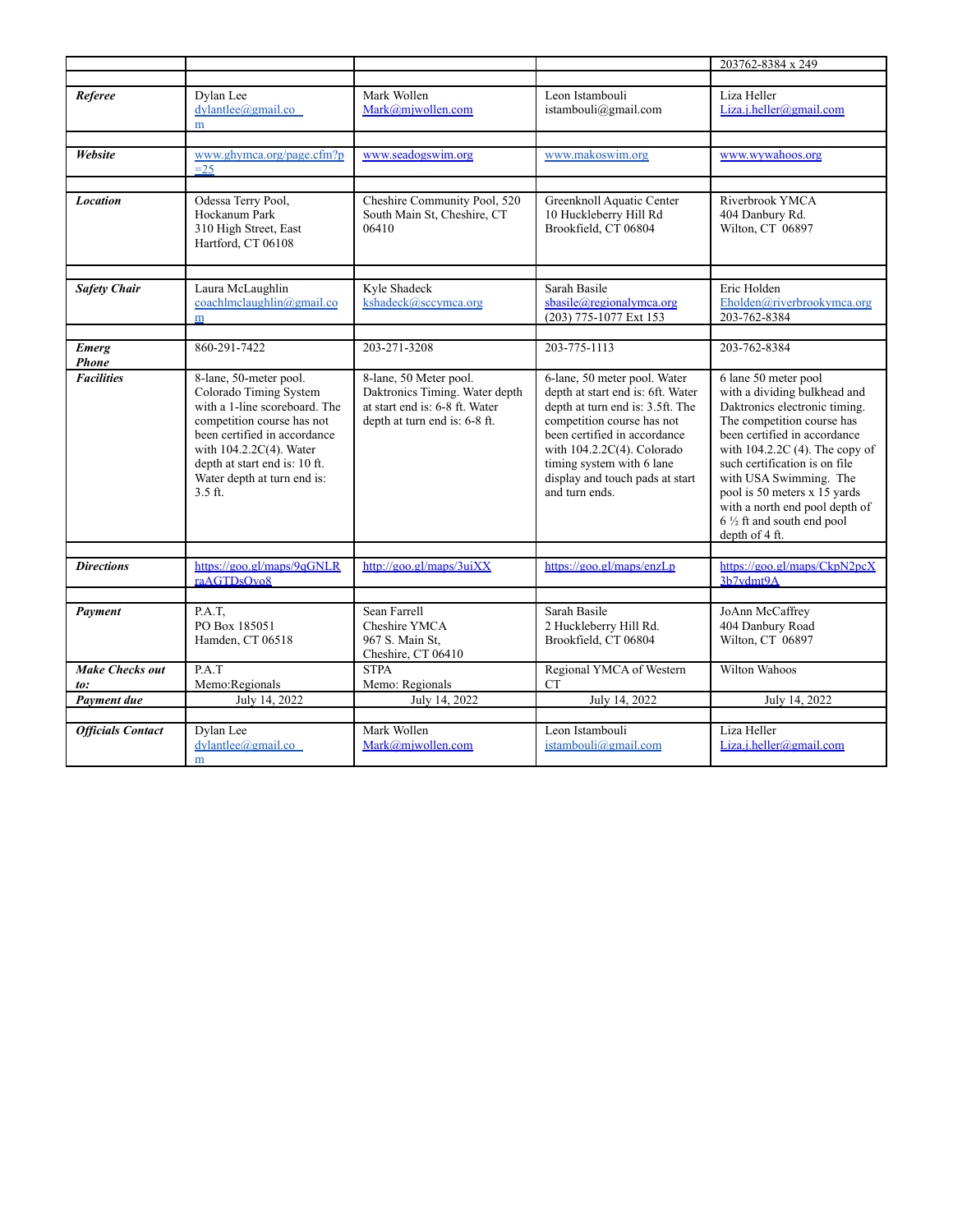*SAFE SPORT POLICIES:* Spectators will be allowed at any of the facilities. See below for details.

**Cheshire (CDOG):** All swimmers will be seated outside, teams are encouraged to bring tents. Parents will be allowed to watch the meet from the stands and the picnic area.

**Terry Odessa (LEHY/HHAC):** There will be no spectators on deck however parents will be able to view their child from outside the pool area through the open fence.

Wilton YMCA (WYW): there will be a standing spectator area at the far end of the pool. There will be seating in the grounds near the standing area so parents need to bring chairs

**Regional Y (RYWC):** There will be a large spectator area along the west side of the pool, spectators may bring their own chairs. There is limited shade on the west side, tents cannot be set up on the west side because it will block the view of the pool.

**BEFORE ENTERING FACILITY or WHAT TO BRING:** List anything participants must do before entering the facility. Will heat sheets be digital so families can print and bring their own? Temperature checks, sign waivers, shower at home, suit-up at home, etc. Parent or athlete staging, bullpens, etc.

**Cheshire (CDOG):** Swimmers will be sitting outside. It is recommended that swimmers come in their suits and bring deck chairs. Teams may also want to bring tents to protect the swimmers from the sun. Heat sheets will be available for purchase and on meet mobile.

**Terry Odessa (LEHY/HHAC):** It is recommended that swimmers come in their suits and bring deck chairs to sit in for the duration of the meet. Heat Sheets will be available purchase and on meet mobile.

Wilton YMCA (WYW): swimmers should arrive in suits. Entry is through the lobby of the YMCA Spectators will have to walk around the pond area to the viewing area. Heat sheets will be posted online and through Meet Mobile. There MAY be heat sheets for sale Team tents may be set up in the pool area but need to be down for second sessions or overnight

**Regional Y (RYWC):** The locker rooms are open, but swimmers should arrive prepared to warm up. Swimmers will enter and exit the YDAC facility through the east or south side pool gates. Access to the locker rooms in the main building is through the airlock vestibule located on the north end of the pool deck. Any swimmer, coach, official, volunteer or spectator that is experiencing COVID-19 symptoms may not enter. Heat sheets will be posted on Meet Mobile and the Makos website after scratches are received. Coaches and officials will be given a hard copy of the heat sheets, other paper copies of the heat sheets will be posted in the spectator area. Tents can be set up on the east side of the pool, behind the building, and on the lower lawn. Teams may not sit or set up tents on the west side of the pool deck, the west side will be used for spectator seating. All tents must be properly secured to the ground. There will be some bleachers for teams on the east side of the deck, swimmers and coaches may bring their own deck chairs.

## *HANDICAPPED/DISABLED ACCESS*

| <b>Cheshire Community</b>      | Cheshire Community Pool is accessible to the disabled. Please contact the Meet Director with |
|--------------------------------|----------------------------------------------------------------------------------------------|
| Pool                           | questions.                                                                                   |
| Terry Odessa Pool (LEHY)       | Facility is handicapped accessible. For more information contact the Meet Director           |
| Regional YMCA of Western CT    | Accessible. Fully ADA Compliant. Any individuals requiring handicapped parking please email  |
| (RYWC)                         | Sarah Basile at sbasile@regionalymca.org in advance to make arrangements.                    |
| Riverbrook Regional YMCA (WYW) | Handicap accessible.                                                                         |

*SWIMWEAR*: Per CT Swimming policy, swimmers 12 years old and younger are not permitted to wear "Tech Suits" at any CT sanctioned or approved meets. "Tech Suits" are defined as a suit that has Bonded Seams, Kinetic Tape, or Meshed Seams. Age is determined on the first date of the meet.

*ADULT ATHLETES***:** All athletes who will be 18 years of age or older must complete the mandatory Athlete Protection Training prior to competition. Failure to do so will result in the swimmer being scratched from the meet.

*ADAPTED SWIMMING:* Any CSI-registered swimmer with a disability as defined by USA Swimming Rules and Regulations should refer to the CSI Adapted Swimming Policy available on ctswim.org and contact Adapted Swimming Chair office@ctswim.org for time standards and other information.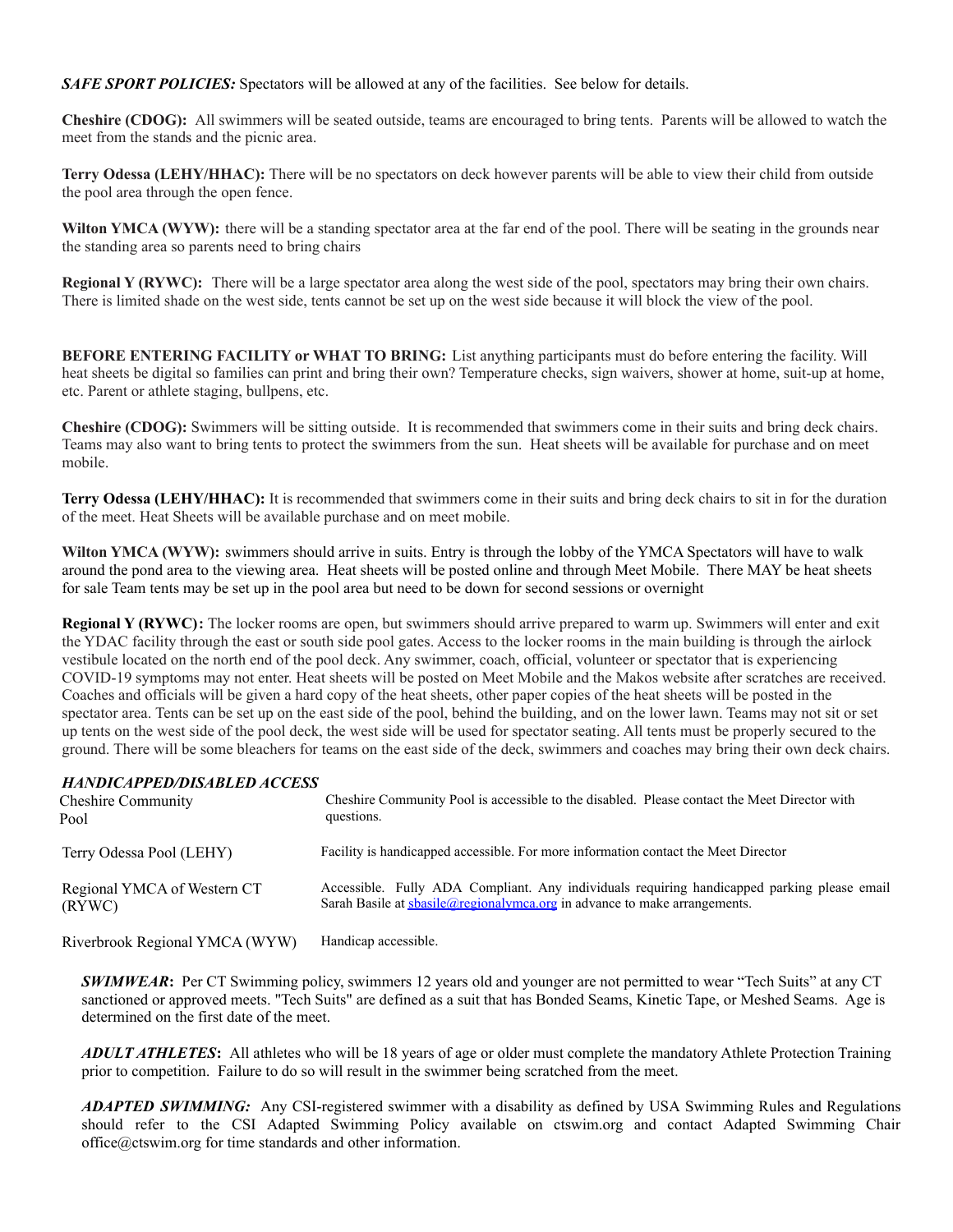*OUTREACH:* CSI has adopted an outreach policy as of October 18, 2007 to enable Outreach athletes to enter this championship meet with their entry fees waived. Further information is set forth in the Entry Fee Section.

*ELIGIBILITY*: All the following criteria must be met:

- 1. Swimmers must be 2022 CT-registered members of USA Swimming. No membership registrations will be processed at the meet. FLEX members cannot enter this meet. FLEX members must upgrade to Premium prior to entry.
- 2. A participating swimmer **does not** need to have swum in any CSI regularly-scheduled sanctioned meet in the 2022 Long Course season before the final entry deadline.
- 3. Events without Minimum Standards **may be** swum for the first time at this meet. Some events have Minimum Time Standards that must be met.
- 4. 10/Under events do not have Maximum Time Standards. Proof of time is required for all events.
- 5. 11-12 year old & 13-14 year old swimmers may **not** compete in any event in which they have achieved a 2022 Long Course Age Group Championship Qualifying Time (COT). This includes LCM, SCM, and SCY times (attached).
- 6. 15/18 swimmers may **not** compete in any event in which they have exceeded the Maximum Time Standard which is equivalent to the 2022 Senior Zone Championship qualifying time (COT).

Age for the meet will be swimmer's age as of July  $15<sup>th</sup>$ , 2022, with the following directive:

Swimmers shall not be denied the opportunity to attempt to qualify for Long Course Age Group Championships because of a birthday occurring within the time frame defined as the "Championship Period". The Championship Period is defined as the first day of the Regional Championships through and including the first day of the Age Group Championships for the Short Course season. He/she may compete in the next higher age group if:

his/her birthday falls within the Championship Period, and as a result would be required to qualify in the next higher age group at the Short Course Age Group Championships in that Championship Period, and

he/she has exceeded the maximum COT for his/her current age, and

he/she has not exceeded the maximum COT for the higher age group.

The meet director and the referee must be notified prior to the meet. Please email [office@ctswim.org](mailto:office@ctswim.org) for entry instructions. All championship birthday entries are due by the published deadline. Swimmers whose birthdays do not occur during the Championship Period shall be required to swim their appropriate age group and shall not be permitted to swim in a higher age group under any circumstances, even though the age groups are defined as 10/U, 12/U, 14/U, etc. These classifications exist only for those swimmers whose birthdays fall within the Championship Period.

## *SCHEDULE:*

Schedule is subject to change.

| <b>SCHEDULE</b>              | <b>LEHY/HHAC</b>                                     | <b>CDOG</b>                                        | <b>RYWC</b>                                          | <b>WYW</b>                                           |  |  |
|------------------------------|------------------------------------------------------|----------------------------------------------------|------------------------------------------------------|------------------------------------------------------|--|--|
| Friday<br>Evening            | N/A                                                  | All Age Groups<br>Warm-up: 5:00pm<br>Start: 6:00pm | N/A                                                  | All Age Groups<br>Warm-up: TBA<br>Start: TBA         |  |  |
|                              |                                                      |                                                    |                                                      |                                                      |  |  |
| Saturday/Sunday<br>Morning   | All Age Groups<br>Warm-up: 6:30 am<br>Start: 8:00 am | All Age Groups<br>Warm-up: 6:30am<br>Start: 7:40am | All Age Groups<br>Warm-up: 8:00 am<br>Start: 9:30 am | All Age Groups<br>Warm-up: 7:00 am<br>Start: 8:30 am |  |  |
|                              |                                                      |                                                    |                                                      |                                                      |  |  |
| Saturday/Sunday<br>Afternoon | N/A                                                  | N/A                                                | All Age Groups<br>Warm-up: 2:00 pm<br>Start: 3:30 pm | All Age Groups<br>Warm-up: 2:00 pm<br>Start: 3:30 pm |  |  |

*TIME STANDARDS:* Swimmers must have equaled or bettered the minimum time standard since **April 26 th , 2020,** and may not have bettered the maximum time standard with the following exceptions: there shall be no minimum time standard for the 12/U 50M events and 100M Freestyle; no minimum time standard for 13/18 100M or less events and 200M Freestyle; and no maximum time standard for any 10/Under events & the 11/12 1500M Freestyle and 400M IM. *Swimmers must achieve at least the Minimum Qualifying Time to be* eligible for an event with a minimum time standard Swimmers may enter with a NT for an event without a minimum time standard. 11-14 year old swimmers may not compete in any event in which they have achieved a 2022 Long Course Age Group Championship qualifying time. 15/Over swimmers may not compete in any event in which they have achieved a 2022 Senior **Zone Championship qualifying time.** (See Order of Events for maximum qualifying times.)

*PROOF OF ENTRY TIMES:* **All entry times must be pre-proven**. The results of any USA Swimming sanctioned, approved, or observed meet or a meet attested by a USA Referee or CIAC/ Independent Referee will be acceptable as proof of time. Eligible times not verified in Connecticut FAST may be proven by using the Connecticut FAST custom times tool available to CSI clubs or, in the case of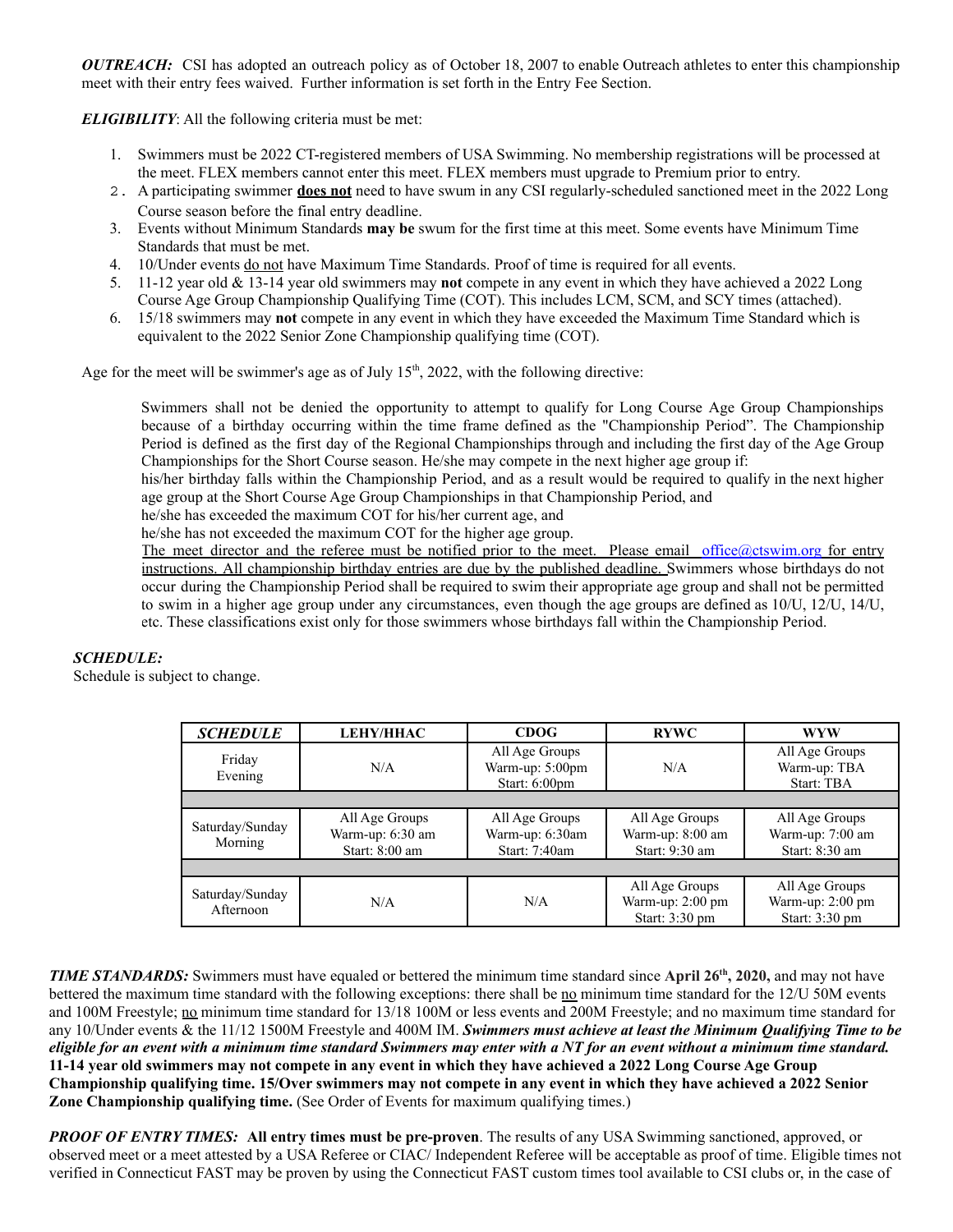unattached entries, by sending an email to the entry chair, which includes the meet name, date, location, referee attestation, and pertinent page(s) of the results. Failure to pre-prove an entry time will prevent the swimmer from being entered in that event. **Proof of time is the responsibility of each coach.** In accordance with CSI policy, (Integrity Statement 1/25/94), the Club from which a swimmer's time cannot be proven, shall be fined the sum of \$100 per event. The \$100.00 fine must be paid by Aug 10, 2022, to the Connecticut Swimming office.

*ENTRIES*: Swimmers may enter a maximum of <u>two (2)</u> individual events on Friday evening and three (3) individual events plus 2 relay on Saturday and Sunday. **Swimmers may compete in a maximum of seven (7) individual events for the meet.** DECK ENTRIES WILL ABSOLUTELY NOT BE ACCEPTED.

*ENTRIES FROM ATHLETES WITH NO CLUB AFFILIATION*: Athletes entering this meet independent of a USA Swimming club or coach shall: 1.) be under the supervision of a USA Swimming coach for the duration of the meet. It is the swimmer's responsibility to make arrangements with a USA Swimming member coach prior to the meet. Athletes unaccompanied by a USA Swimming coach will not be permitted on deck. Please contact the Meet Director for assistance. 2) be certified by a USA Swimming member coach as being proficient in performing a racing start or must start each race from within the water. It is the responsibility of the swimmer or the swimmer's legal guardian to ensure compliance with this requirement. The name of the USA Swimming member coach supervising the athlete and racing certification should be submitted to the Meet Director with the entry.

*SEEDING:* Swimmers may qualify with times from 25 yard, 25 meter or 50 meter courses. All times shall be arranged from Fastest-to-Slowest in LCM or LCM equivalents. All non-conforming course times will be converted to LCM and arranged within the LCM times. The order of heats shall be swum Slowest-to-Fastest, except as otherwise noted (see Distance Events).

*DISTANCE EVENTS:* The 1500M Freestyle events will be swum Fastest-to-Slowest. Swimmers must supply their own timers and lap counters. The 13/14 and 15/18 1500M Freestyle events have distinct qualifying times, but the events shall be seeded as single women's and men's events and swum as timed finals. Heats may be combined in order to satisfy timeline requirements. Awards and points shall be determined in separate age categories.

**SCRATCHES:** Scratch sheet system will be used. Coaches will receive a packet containing scratch sheets at the beginning of each session. These sheets must be returned 30 minutes before session begins OR as indicated in packet, with scratched swimmers clearly identified. Referee must be able to read the event and name of swimmer being scratched.

**Packets will only be given to USA Swimming coach members.** All coaches must present a valid USA Swimming coach card to the Meet Director prior to the commencement of any sanctioned swim meet, and must have this card with them while on deck.

*DEADLINE AND FEES:* Deadline is **5 PM Wednesday, July 6, 2022.** CSI clubs will enter using [Connecticut](http://ctswim.org/ctswim/Articles2/OnlineEntries.htm) FAST Online [Entries](http://ctswim.org/ctswim/Articles2/OnlineEntries.htm). Contact [office@ctswim.org](mailto:office@ctswim.org) by this deadline to enter adapted athletes and championship birthday athletes. CSI-member unattached athletes not affiliated with a CSI club should email an entry file (\*.sd3 or \*.cl2) and proof of time to [office@ctswim.org](mailto:office@ctswim.org). If meet entry software is not available, email [office@ctswim.org](mailto:office@ctswim.org) the athlete name, USA ID, age, event number, event name, time, and proof of time (Extra fees apply to manual entries.). Please review the Proof of Entry Times section for acceptable proof of times.

Club divisions will be posted on ctswim.org on no later than **July 7 th , 2022**. Clubs will send entry fee payment to their assigned host postmarked by 5 PM by July 15<sup>th</sup>, 2022. Host clubs have the right to remove unpaid club entries, with approval from Program Operations. PAYMENT IS BY CHECK TO MEET HOST. DO **NOT** MAKE CREDIT CARD PAYMENTS.

**FEES:** Meet entry fee: Splash fees: \$12/ individual event; \$24/relay and \$12 relay-only swimmer. If no electronic entry is provided, there is a \$12 manual entry fee per swimmer. OUTREACH ATHLETE: Individual event entry fees for CSI registered Outreach Athletes are waived. When submitting the meet entry, the entering club must request, in writing, that the individual entry fees be waived for the Outreach athlete(s) listed on the club's entry.

*LATE OUALIFIERS*: Any swimmer achieving an initial qualifying time during the period of July 6-12, 2022 must be entered no later than **5 PM, Wednesday, July 13, 2022** by email to the meet Entry Chair. After this deadline, no late qualifier entries will be accepted. No improvements in seed time will be accepted and swimmers may not enter additional Regional events as late qualifiers if they are entered in the maximum number of events, with the following exception: Swimmers who achieve an Age Group Championship qualifying time for an event(s) on the their entry, must scratch or substitute that event(s) for another Regional qualifying event. Late qualifying entries may not be included in meet program.

*CORRECTIONS:* Meet entry corrections will be accepted by the meet Entry Chair until **5 PM, Wednesday, July 13, 2022.** Under no circumstances will corrections (other than changes of attachment status) be accepted after this time. For each correction clubs will be assessed \$12.00 in addition to the published splash fee. Only email corrections will be accepted.

- If John Doe is omitted, there is a \$12 dollar fee to add John. If he is to be entered in six  $(6)$  events, his club will be charged \$24 total per event. Total for John Doe \$156.
- If John Doe is entered in the 100 backstroke, but should have been entered in the 100 breaststroke, take John out of the 100 back is a \$12 charge, plus \$12 for the new event. Total fee is \$24.00.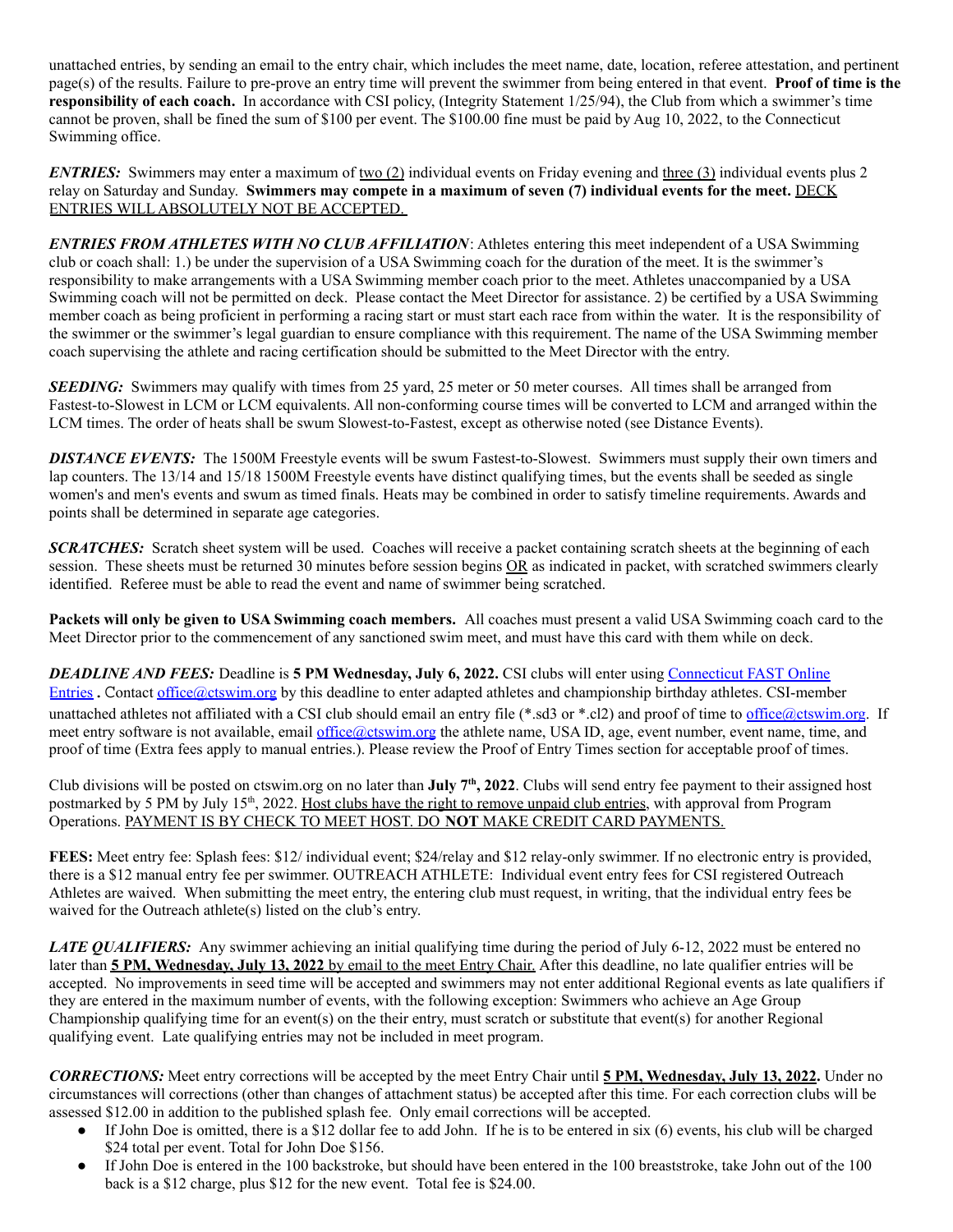- A scratch for a single swimmer where a coach will not be in attendance will not garner a charge. Example, Larry is the only swimmer attending a session for his Team and he is scratching, and this is known ahead of time. This will be done so a coach doesn't have to attend a session just to scratch a swimmer.
- If a relay team is added, the charge will be \$24.00 plus splash fee. Total for additional relay \$48.00.

*OVERSUBSCRIPTION:* In the event of oversubscription, relays will be cut. We reserve the right to adjust the schedule. Teams will be notified of any change no later than July 11, 2022.

*TIME TRIALS:* There will be no time trials.

## *AWARDS & SCORING:*

- Medals will be awarded for 1-6 places for individual events and 1-3 places for relays.
- Events will be scored to 6 places. Individual Events: 7-5-4-3-2-1 Relays: 14-10-8-6-4-2
- *●* Team Champions will be awarded to the women's, men's and combined team that earn the most points across all ages.

*REFRESHMENTS:* The meet host will provide this information separately.

*TIMERS:* Teams will be required to supply timers based on the size of their entry. Teams will be notified of the number of timers they will need to supply per session by July 11<sup>th</sup>, 2022. Please note that timers are required for entire session. It is the responsibility of each team and its coaching staff to organize its assigned timers and make sure they are signed in and present at the timers' meeting for each session. Please consider this well in advance and do not delay the start of the meet. Swimmers must provide their own timers and counters for the 1500M Freestyle.

*OFFICIALS:* Certified USA Swimming officials are welcome and needed to work on deck. Please email the official's contact listed on page 2.

*WARM-UPS:* All teams must warm-up under the supervision of a coach or marshal. Coaches should register in the office when they arrive in order for their teams to begin warm-up. Any swimmers who do not have a coach in attendance **MUST** report to the Meet Director and have a supervisor assigned. The following warm-up procedures will be in effect: 12/Unders and 13/18 will have their own separate warm-up lanes, assigned by teams. 12/Under lanes will have a maximum of 15 swimmers assigned per lane. 13/18 will have a maximum of 12 swimmers assigned per lane. 12/Unders will be provided with 20 minutes of general warm-up, 13/18 will be provided with 25 minutes of general warm-up. General warm-up will be followed by 10 minutes of sprint lanes and pace and circle lanes.

*PHOTOGRAPHY AND VIDEO RECORDING:* Meet Management has the full authority to restrict any and all photography and visual recording at the meet. Photography or video recording (using cameras, video cameras, iPads, cell phones, etc) from the deck is prohibited by all individuals other than participating Coach and Athlete Members unless prior authorization from the Meet Referee or his/her designee has been granted. Flash photography is prohibited during the start of any heat, including whenever any swimmer is stepping up or standing on a block for the purpose of the start of a heat.

Additionally, the following "Non-Camera Zones" shall be enforced:

- Photography or video recording and the use of audio or visual recording devices, including a cell phone, is not permitted in changing areas, rest rooms or locker rooms.
- Photography or video recording (using cameras, video cameras, iPads, cell phones, etc) is not permitted in the area immediately behind the starting blocks at either end of the racing course(s) while they are in use for "race starting purposes" during competition and warm-ups.
- Additional "Non-Camera Zones" may be designated by Meet Management.

Any individual failing to abide by these rules may be ejected from the facility and be subject to a Code of Conduct violation at the discretion of Meet Management.

*DRONES*: Operation of a drone, or any other flying apparatus, is prohibited over the venue (pools, athlete/coach areas, spectator areas and open ceiling locker rooms) any time athletes, coaches, officials and/or spectators are present. Exceptions may be granted with prior written approval by the USA Swimming Vice President of Program Operations.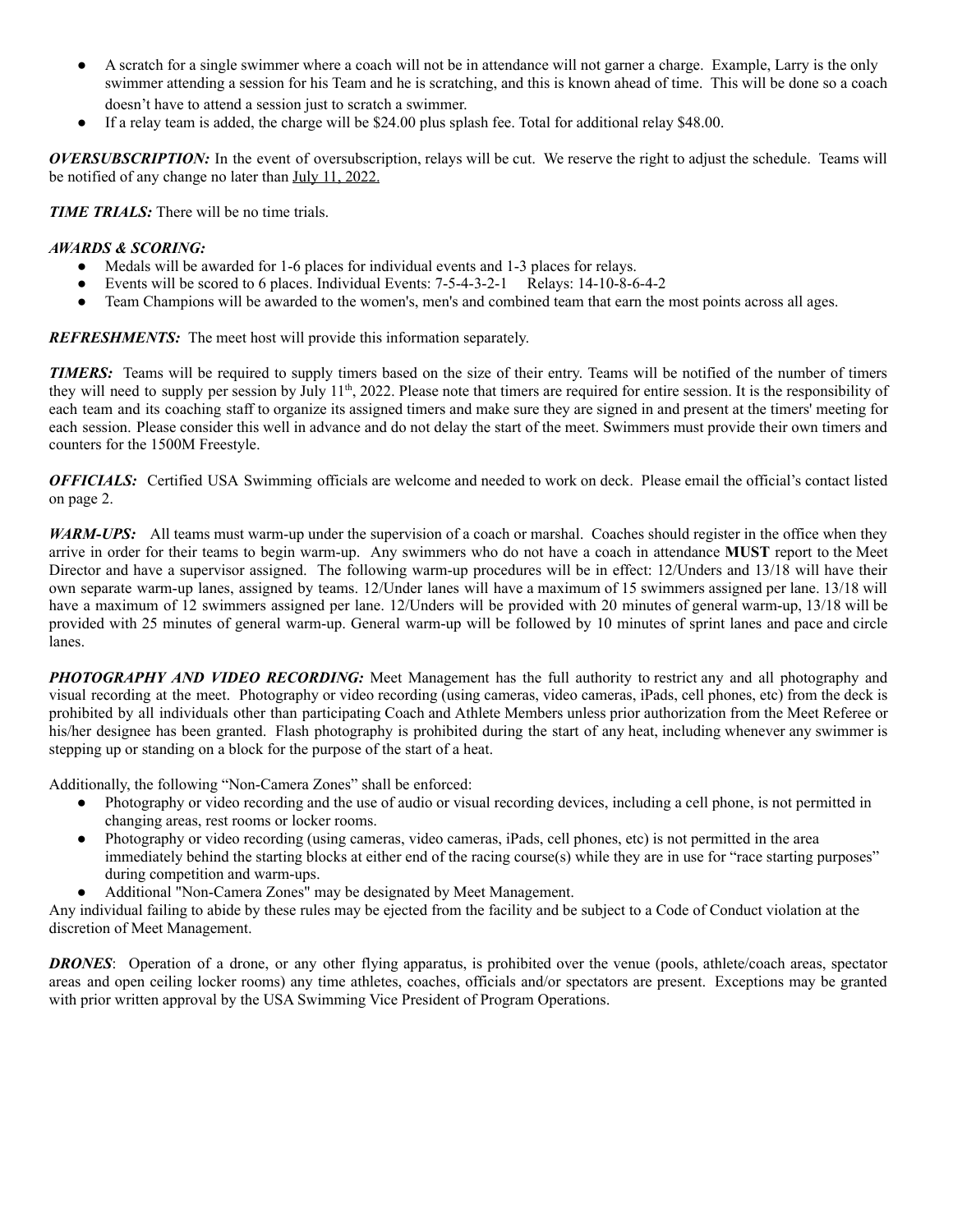## **ORDER OF EVENTS** CONNECTICUT REGIONAL CHAMPIONSHIPS FRIDAY, JULY 15, 2022 (CDOG and WYW)

<span id="page-6-0"></span>

| Girls | LCM<br><u>Max</u> | LCM<br><u>Min</u> | <b>SCM</b><br><u>Max</u> | <b>SCM</b><br><u>Min</u> | <b>SCY</b><br><b>Max</b> | <b>SCY</b><br>Min | Event                       | <b>SCY</b><br><u>Max</u> | <b>SCY</b><br><u>Min</u> | <b>SCM</b><br><b>Max</b> | <b>SCM</b><br>Min | LCM<br><u>Max</u> | LCM<br>Min | <b>Boys</b> |
|-------|-------------------|-------------------|--------------------------|--------------------------|--------------------------|-------------------|-----------------------------|--------------------------|--------------------------|--------------------------|-------------------|-------------------|------------|-------------|
|       | --------          | 6:42.49           | --------                 | 6:34.49                  | $- - - - - - -$          | 7:27.49           | 400M/500Y Freestyle<br>10/U | -------                  | 7:39.99                  | -------                  | 6:42.24           | -------           | 6:56.24    |             |
|       | 2:32.00           | 2:59.99           | 2:28.80                  | 2:55.99                  | 2:12.80                  | 2:36.74           | 200M Freestyle<br>12/U      | 2:15.80                  | 2:42.99                  | 2:31.00                  | 3:01.24           | 2:34.20           | 3:07.74    | 4           |
|       | 4:57.20           | 5:27.78           | 4:50.80                  | 5:18.89                  | 5:32.80                  | 6:04.49           | 400M/500Y Freestyle<br>14/U | 5:24.40                  | 6:08.49                  | 4:44.60                  | 5:22.49           | 4:51.00           | 5:30.49    | 6           |
|       | 4:41.60           | 5:21.48           | 4:35.20                  | 5:12.76                  | 5:10.40                  | 5:57.49           | 400M/500Y Freestyle<br>18/U | 4:48.99                  | 5:39.99                  | 4:15.29                  | 4:57.45           | 4:20.89           | 5:07.68    | 8           |
|       | --------          | 4:07.97           | --------                 | 3:59.94                  | --------                 | 3:34.99           | 200M IM<br>10/L             | -------                  | 3:37.99                  | -------                  | 4:03.24           | -------           | 4:14.24    | 10          |
|       | -------           | 7:02.96           | -------                  | 6:52.94                  | $- - - - - - -$          | 6:09.99           | 400M IM<br>$12/I$ J         | -------                  | 6:19.99                  | -------                  | 7:04.10           | -------           | 7:19.29    | 12          |
| 13    | 5:49.00           | 6:22.41           | 5:42.60                  | 6:13.87                  | 5:02.40                  | 5:34.99           | 400M IM<br>14/1             | 4:53.40                  | 5:38.99                  | 5:38.60                  | 6:18.49           | 5:45.00           | 6:32.24    | 14          |
|       | 5:22.10           | 6:16.70           | 5:10.80                  | 6:08.29                  | 4:40.00                  | 5:29.99           | 400M IM<br>18/U             | 4:16.90                  | 5:20.99                  | 4:45.00                  | 5:58.24           | 4:51.40           | 6:11.09    | 16          |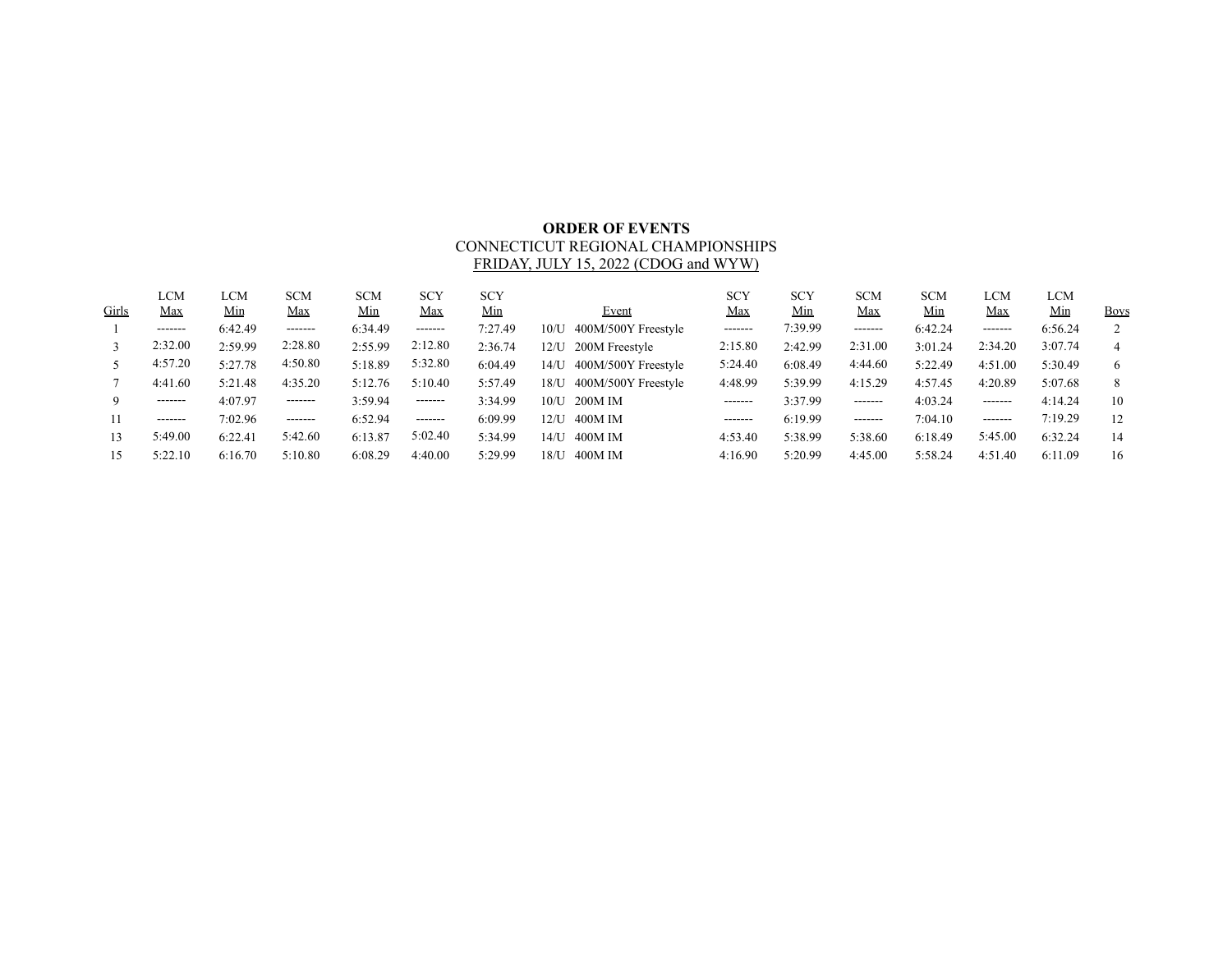|       | <b>LCM</b> | <b>LCM</b> | <b>SCM</b>         | <b>SCM</b>      | <b>SCY</b>      | <b>SCY</b> | <b>SATURDAY, JULY 16, 2022</b> | <b>SCY</b> | <b>SCY</b> | <b>SCM</b>      | <b>SCM</b>    | <b>LCM</b>      | <b>LCM</b>    |             |
|-------|------------|------------|--------------------|-----------------|-----------------|------------|--------------------------------|------------|------------|-----------------|---------------|-----------------|---------------|-------------|
| Girls | Max        | Min        | Max                | Min             | Max             | Min        | Event                          | Max        | Min        | Max             | Min           | Max             | Min           | <b>Boys</b> |
| 17    | -------    | --------   | -------            | -------         | -------         | --------   | 10/U Mixed 200M Fr Relay       | -------    | -------    | -------         | -------       | -------         | -------       | 17          |
| 18    | -------    | --------   | -------            | -------         | -------         | --------   | 11/12 Mixed 200M Fr Relay      | -------    | -------    | -------         | -------       | -------         | --------      | 18          |
| 19    | -------    |            |                    |                 | -------         | --------   | 13/14 Mixed 400M Fr Relay      | -------    |            | -------         | -------       | .               | -------       | 19          |
| 20    | -------    | --------   | -------<br>------- |                 | --------        | --------   | 15/18 Mixed 400M Fr Relay      | -------    |            | -------         | -------       | -------         | -------       | 20          |
| 21    | -------    | --------   |                    | -------         | -------         | -------    | 50M Freestyle<br>10/U          | -------    | -------    | -------         | -------       | -------         | -------       | 22          |
| 23    | 31.60      | -------    | 30.80              | -------         | 28.20           | -------    | 50M Freestyle<br>12/U          | 28.20      | --------   | 30.80           | -------       | 31.90           | -------       | 24          |
| 25    | 2:42.10    | 3:04.53    | 2:38.84            | 2:58.56         | 2:20.30         | 2:39.99    | 200M IM<br>14/U                | 2:15.30    | 2:42.49    | 2:32.60         | 3:01.35       | 2:35.80         | 3:09.60       | 26          |
| 27    | 2:29.70    | 3:00.85    | 2:26.50            | 2:58.56         | 2:11.90         | 2:39.99    | 200M IM<br>$18/$ U             | 2:00.60    | 2:34.99    | 2:13.90         | 2:52.98       | 2:13.90         | 3:00.85       | 28          |
| 29    | -------    | 1:56.49    | -------            | 1:50.99         | $- - - - - - -$ | 1:39.49    | 100M Backstroke<br>10/L        | -------    | 1:43.99    | -------         | 1:55.99       | -------         | 2:04.49       | 30          |
| 31    | 1:20.60    | 1:38.46    | 1:19.40            | 1:32.49         | 1:09.90         | 1:23.99    | 100M Backstroke<br>$12/$ U     | 1:11.10    | 1:29.99    | 1:21.29         | 1:40.44       | 1:22.50         | 1:47.77       | 32          |
| 33    | 1:26.70    | -------    | 1:24.70            | -------         | 1:14.40         | -------    | 100M Breaststroke<br>$14/$ U   | 1:11.60    | -------    | 1:22.25         | ------        | 1:24.25         | $- - - - - -$ | 34          |
| 35    | 1:18.60    | --------   | 1:16.60            | -------         | 1:09.00         | -------    | 100M Breaststroke<br>$18/$ U   | 1:02.40    | -------    | 1:09.30         | $- - - - - -$ | 1:11.30         | $- - - - - -$ | 36          |
| 37    | -------    | -------    | -------            | -------         | -------         | -------    | 50M Breaststroke<br>10/L       | -------    | -------    | -------         | -------       | -------         | -------       | 38          |
| 39    | 42.60      | -------    | 41.60              | -------         | 37.00           | -------    | 50M Breaststroke<br>12/I       | 37.40      | -------    | 42.70           | --------      | 43.70           | --------      | 40          |
| 41    | 2:53.00    | 3:24.30    | 2:50.20            | 3:20.88         | 2:26.30         | 2:59.99    | 200M Butterfly<br>$14/$ U      | 2:21.90    | 3:00.99    | 2:44.19         | 3:21.99       | 2:47.00         | 3:29.24       | 42          |
| 43    | 2:30.00    | 3:12.95    | 2:27.70            | 3:09.72         | 2:13.70         | 2:49.99    | 200M Butterfly<br>$18/$ U      | 2:01.40    | 2:44.99    | 2:14.90         | 3:04.14       | 2:17.70         | 3:10.52       | 44          |
| 45    | 2:54.00    | 3:27.60    | 2:50.80            | 3:20.88         | 2:33.00         | 2:59.99    | 200M IM<br>12 <sub>U</sub>     | 2:33.60    | 3:06.99    | 2:52.80         | 3:28.74       | 2:56.00         | 3:38.24       | 46          |
| 47    | 1:05.60    | -------    | 1:04.00            | $- - - - - - -$ | 57.00           | -------    | 100M Freestyle<br>$14/$ U      | 55.00      | --------   | 1:01.40         | -------       | 1:03.00         | -------       | 48          |
| 49    | 1:01.80    | -------    | 1:00.20            | -------         | 54.20           | -------    | 100M Freestyle<br>$18/$ U      | 49.30      | --------   | 54.40           | -------       | 56.00           | -------       | 50          |
| 51    | 1:20.00    | 1:40.90    | 1:18.60            | 1:38.76         | 1:10.30         | 1:28.49    | 100M Butterfly<br>$12/$ U      | 1:12.90    | 1:39.99    | 1:23.10         | 1:51.60       | 1:24.50         | 1:55.20       | 52          |
| 53    | -------    | 2:14.54    | -------            | 2:11.69         | -------         | 1:57.99    | 100M Butterfly<br>$10/$ U      | -------    | 2:02.99    | -------         | 2:17.24       | -------         | 2:21.49       | 54          |
| 55    | 2:44.75    | 3:10.77    | 2:42.35            | 3:02.47         | 2:19.30         | 2:43.49    | 200M Backstroke<br>$14/$ U     | 2:15.40    | 2:53.24    | 2:37.60         | 3:13.49       | 2:40.00         | 3:24.24       | 56          |
| 57    | 3:20.00    | 3:59.17    | 3:16.00            | 3:50.41         | 2:55.00         | 3:29.99    | 200M Breaststroke<br>12/I      | 2:56.70    | 3:39.99    | 3:24.70         | 4:05.52       | 3:28.70         | 4:16.40       | 58          |
| 59    | 2:28.00    | 3:08.49    | 2:25.60            | 3:00.24         | 2:11.10         | 2:41.49    | $18/$ U<br>200M Backstroke     | 1:59.20    | 2:38.99    | 2:13.50         | 2:57.49       | 2:15.90         | 3:07.49       | 60          |
| 61    | -------    | -------    | --------           | -------         | -------         | -------    | 200M Free Relay<br>$10/$ U     | --------   | --------   | -------         | --------      | -------         | -------       | 62          |
| 63    | --------   | -------    | -------            | -------         | -------         | -------    | 11/12 200M Free Relay          | --------   | -------    | -------         | -------       | -------         | --------      | 64          |
| 65    | -------    | -------    | -------            |                 | -------         | -------    | 13/14 400M Free Relay          | --------   | -------    | -------         | --------      | -------         | -------       | 66          |
| 67    | -------    | -------    | -------            | -------         | -------         | -------    | 15/18 400M Free Relay          | -------    | -------    | -------         | -------       | -------         | -------       | 68          |
| 69    | -------    | 24:36.91   | -------            | 23:55.68        | -------         | 23:59.99   | 12/U 1500M/1650Y Freestyle     | --------   | 24:59.99   | $- - - - - - -$ | 24:55.50      | $- - - - - - -$ | 25:54.39      | 70          |